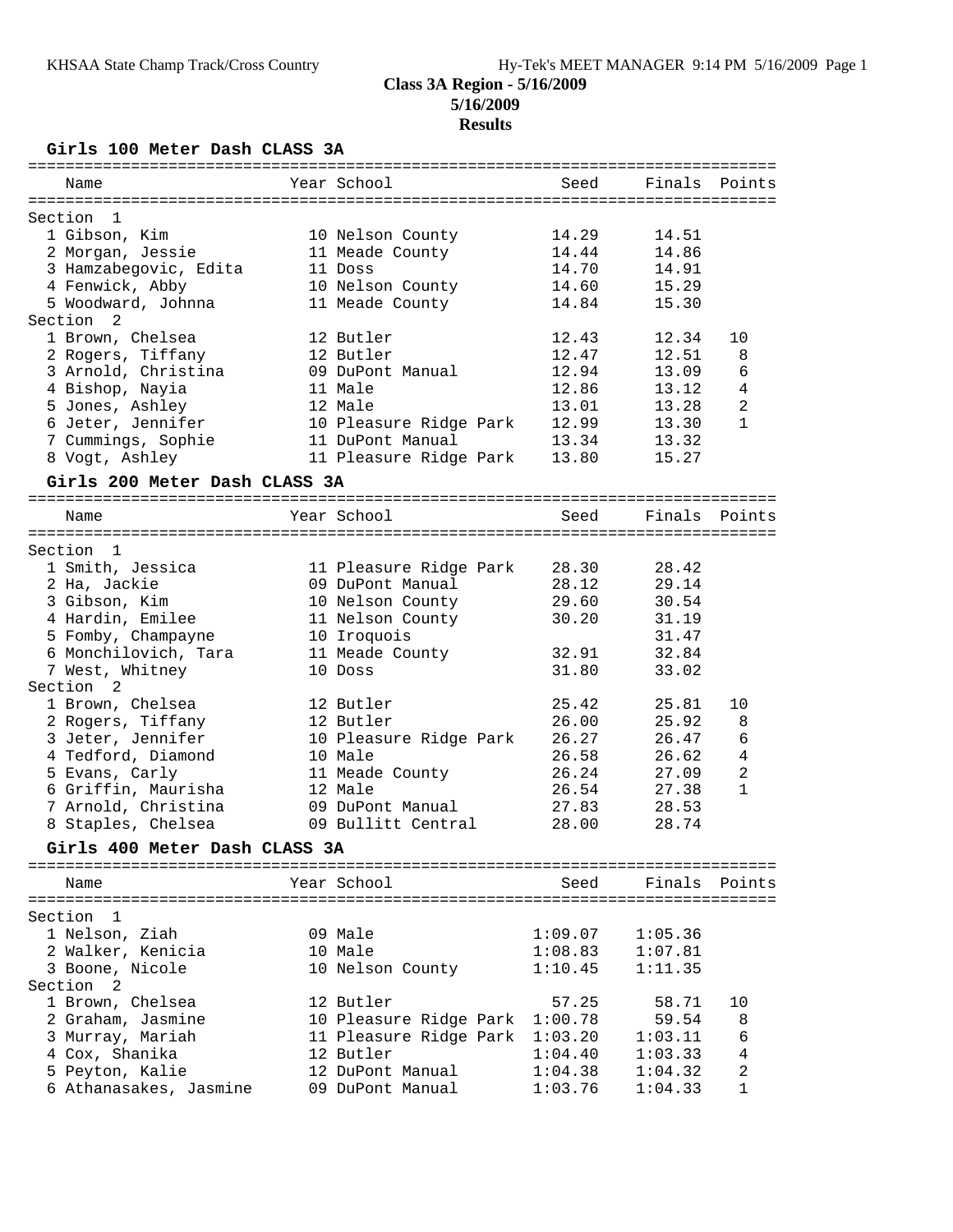**5/16/2009**

# **Results**

| Girls 400 Meter Dash CLASS 3A       |                                 |          |          |                |
|-------------------------------------|---------------------------------|----------|----------|----------------|
| 7 Wigginton, Annie                  | 12 Nelson County                | 1:04.70  | 1:05.51  |                |
| 8 Fochtman, Chelsea 11 Meade County |                                 | 1:08.14  | 1:10.27  |                |
| Girls 800 Meter Run CLASS 3A        |                                 |          |          |                |
|                                     |                                 |          |          |                |
| Name                                | Year School                     | Seed     | Finals   | Points         |
| Section 1                           |                                 |          |          |                |
| 1 Barker, Sarah                     | 09 DuPont Manual                | 2:24.62  | 2:19.92  | 10             |
| 2 Wilson, Raeven                    | 09 Male                         | 2:29.54  | 2:24.19  | 8              |
| 3 Rose, Myra                        | 10 Pleasure Ridge Park 2:28.50  |          | 2:26.46  | 6              |
| 4 Jenkins, Shelby                   | 11 Meade County                 | 2:24.14  | 2:27.77  | 4              |
| 5 Hill, Kayla                       | 10 DuPont Manual                | 2:28.27  | 2:28.98  | $\overline{c}$ |
| 6 Fant, Starsha                     | 12 Male                         | 2:23.21  | 2:31.46  | $\mathbf{1}$   |
| 7 Wheat, Heather                    | 10 Butler                       | 2:39.60  | 2:35.28  |                |
| 8 Wigginton, Annie                  | 12 Nelson County                | 2:28.00  | 2:38.47  |                |
| 9 Boone, Nicole                     | 10 Nelson County                | 2:48.94  | 2:50.72  |                |
| 10 LaMasters, Raechel               | 09 Pleasure Ridge Park 2:44.20  |          | 2:52.61  |                |
| 11 Medley, Hayley                   | 09 Meade County                 | 2:51.53  | 2:56.25  |                |
| 12 Ware, Taeler                     | 09 Butler                       | 2:55.70  | 2:57.01  |                |
|                                     |                                 |          |          |                |
| Girls 1600 Meter Run CLASS 3A       |                                 |          |          |                |
| Name                                | Year School                     | Seed     | Finals   | Points         |
|                                     |                                 |          |          |                |
| 1 Anderson, Elizabeth               | 11 DuPont Manual                | 5:18.67  | 5:23.55  | 10             |
| 2 Martin, Cassie                    | 12 DuPont Manual                | 5:24.60  | 5:24.69  | 8              |
| 3 Janes, Natasha                    | 12 Male                         | 5:47.00  | 5:50.75  | 6              |
| 4 Godenzi, Daniella                 | 08 Nelson County                | 5:59.70  | 5:56.76  | 4              |
| 5 Mattingly, Miranda                | 10 Nelson County                | 6:09.50  | 6:03.49  | $\overline{c}$ |
| 6 Smith, Cynthia                    | 11 Meade County                 | 5:56.31  | 6:05.93  | $\mathbf{1}$   |
| 7 Bland, Amanda                     | 11 Pleasure Ridge Park 6:00.32  |          | 6:11.53  |                |
| 8 Beumer, Kimberly                  | 10 Male                         | 6:00.25  | 6:12.77  |                |
| 9 Pearce, Makayla                   | 07 Meade County                 | 6:17.20  | 6:14.46  |                |
| 10 Bissig, Emilee                   | 09 Butler                       | 6:30.20  | 6:35.27  |                |
| 11 Matherly, Kaylen                 | 11 Butler                       | 6:27.50  | 6:44.90  |                |
| 12 LaMasters, Raechel               | 09 Pleasure Ridge Park 6:18.30  |          | 6:45.86  |                |
| 13 Fox, Samantha                    | 10 Bullitt Central              | 7:20.07  | 7:21.36  |                |
| 14 Miller, Katie                    | 10 Bullitt Central              | 7:41.07  | 7:54.19  |                |
| Girls 3200 Meter Run CLASS 3A       |                                 |          |          |                |
|                                     |                                 |          |          |                |
| Name                                | Year School                     | Seed     | Finals   | Points         |
| 1 Anderson, Elizabeth               | 11 DuPont Manual                | 11:27.50 | 11:56.62 | 10             |
| 2 Medley, Elise                     | 12 DuPont Manual                | 11:36.39 | 12:16.15 | 8              |
| 3 Godenzi, Daniella                 | 08 Nelson County                | 12:48.54 | 12:59.24 | 6              |
| 4 Bland, Amanda                     | 11 Pleasure Ridge Park 12:58.50 |          | 13:46.80 | $\overline{4}$ |
| 5 Land, Rachel                      | 11 Nelson County                | 14:51.54 | 14:30.70 | $\sqrt{2}$     |
| 6 Bryant, Emily                     | 09 Male                         | 14:02.65 | 14:32.69 | $\mathbf{1}$   |
| 7 LaMasters, Raechel                | 09 Pleasure Ridge Park 16:00.80 |          | 15:01.73 |                |
| 8 Matherly, Kaylen                  | 11 Butler                       | 14:48.90 | 15:12.85 |                |
| 9 Sheakley, Lindsey                 | 09 Butler                       | 14:50.50 | 15:54.20 |                |
|                                     |                                 |          |          |                |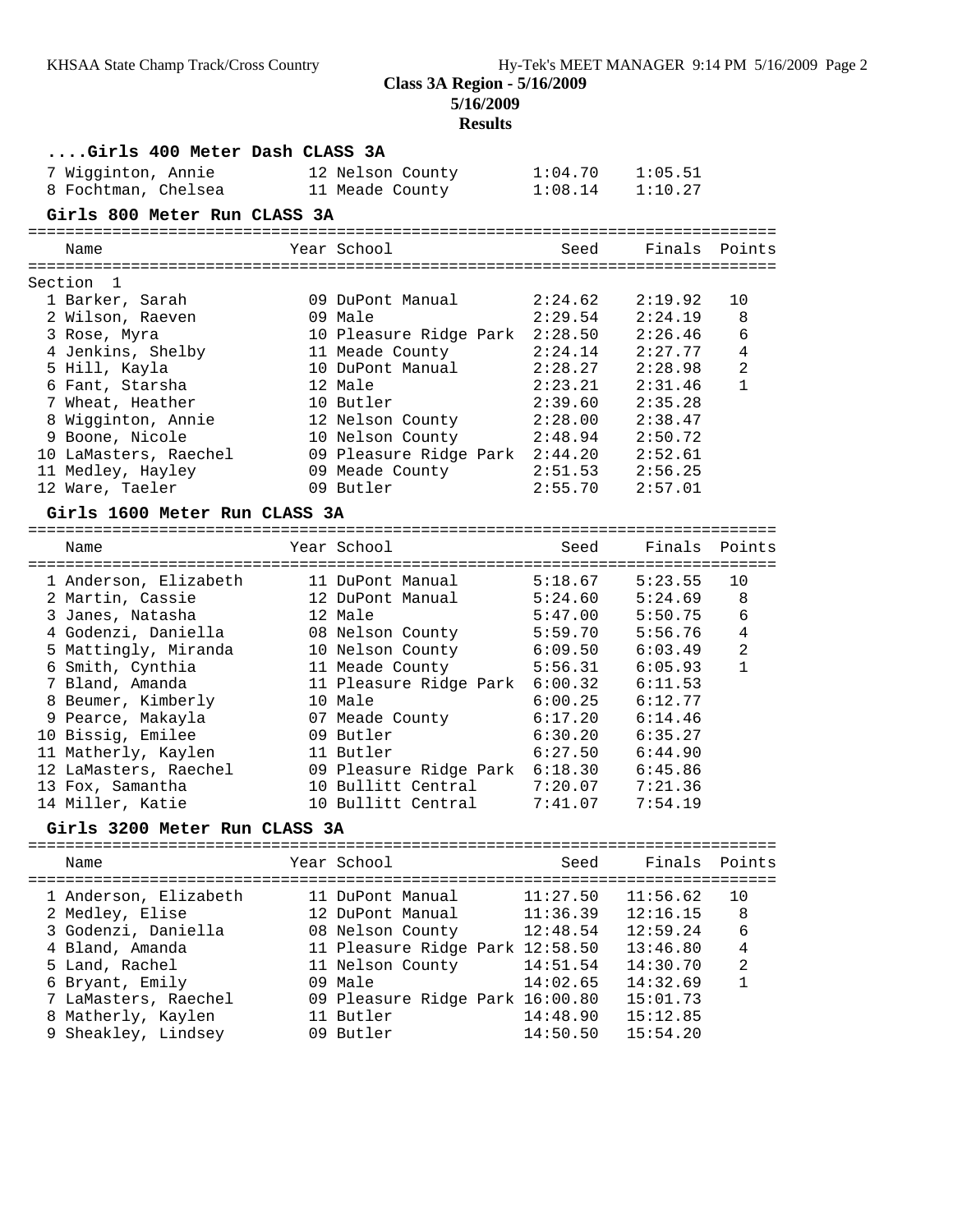## **Results**

**Girls 100 Meter Hurdles CLASS 3A**

| Name                                    | Year School                       | Seed           | Finals Points  |                |
|-----------------------------------------|-----------------------------------|----------------|----------------|----------------|
|                                         |                                   |                |                |                |
| -- Johnson, Cayla<br>Section 2          | 08 Male                           | 20.69          | ΝT             |                |
| 1 Brown, Tiffany                        | 10 Meade County                   | 16.24          | 16.68          | 10             |
| 2 Griggs, Gillian                       | 12 Male                           | 16.71          | 17.55          | 8              |
| 3 Litsey, Keandra                       | 11 Iroquois                       | 18.50          | 19.13          | 6              |
| 4 Fenwick, Abby                         | 10 Nelson County                  | 19.00          | 19.43          | 4              |
| 5 Bratcher, Katie                       | 10 Pleasure Ridge Park            | 19.70          | 20.00          | $\overline{c}$ |
| 6 Smith, Kala                           | 12 Pleasure Ridge Park            | 19.90          | 20.53          | 1              |
| 7 Ison, Gabby                           | 10 Nelson County                  | 19.90          | 20.55          |                |
| 8 Coleman, Toni                         | 12 DuPont Manual                  | 20.34          | 21.40          |                |
| Girls 300 Meter Hurdles CLASS 3A        |                                   |                |                |                |
| Name                                    | Year School                       | Seed           | Finals         | Points         |
|                                         |                                   |                |                |                |
| Section 1                               |                                   |                |                |                |
| 1 Coleman, Toni                         | 12 DuPont Manual                  | 57.28          | 53.66          | 2              |
| 2 Ashby, Jennifer                       | 09 DuPont Manual                  |                | 54.92          | 1              |
| 3 Bratcher, Katie                       | 10 Pleasure Ridge Park            | 59.70          | 57.22          |                |
| 4 Fenwick, Abby                         | 10 Nelson County                  | 57.20          | 1:01.74        |                |
| Section <sub>2</sub>                    |                                   |                |                |                |
| 1 Brown, Tiffany                        | 10 Meade County                   | 46.34          | 47.40          | 10             |
| 2 Brown, Chelsea                        | 12 Butler                         | 45.63          | 49.74          | 8              |
| 3 Jones, Ashley                         | 12 Male                           | 48.60          | 49.79          | 6              |
| 4 Griggs, Gillian                       | 12 Male                           | 52.09          | 52.85          | 4              |
| 5 Litsey, Keandra                       | 11 Iroquois<br>12 Bullitt Central | 56.40<br>55.24 | 56.43          |                |
| 6 Bruckschen, Amanda<br>7 Corey, Moriah | 11 Butler                         | 48.74          | 57.29<br>58.80 |                |
| 8 Ison, Gabby                           | 10 Nelson County                  | 56.03          | 58.85          |                |
|                                         |                                   |                |                |                |
| Girls 4x100 Meter Relay CLASS 3A        |                                   |                |                |                |
| School                                  |                                   | Seed           | Finals Points  |                |
| 1 Male                                  |                                   | 50.49          | 50.41          | 10             |
| 1) Bishop, Nayia 11                     | 2) Jones, Ashley 12               |                |                |                |
| 3) Nelson, Ziah 09                      | 4) Tedford, Diamond 10            |                |                |                |
| 5) Griffin, Maurisha 12                 | 6) Bland, Felicia 11              |                |                |                |
| 7) Gibson, Alexsis 11                   | 8) Johnson, Cayla 08              |                |                |                |
| 2 Butler                                |                                   | 51.58          | 51.31          | 8              |
| 1) Rogers, Tiffany 12                   | 2) Cox, Shanika 12                |                |                |                |
| 3) Wheat, Heather 10                    | 4) Sarver, Miyana 10              |                |                |                |
| 5) Walker, Ashley 11                    | 6) Corey, Moriah 11               |                |                |                |
| 7) Reed, Whitney 11                     | 8)                                |                |                |                |
| 3 Pleasure Ridge Park                   |                                   | 55.33          | 52.76          | 6              |
| 1) Smith, Jessica 11                    | 2) Rose, Myra 10                  |                |                |                |
| 3) Murray, Mariah 11                    | 4) Vogt, Ashley 11                |                |                |                |
| 5) Graham, Jasmine 10                   | 6) Bratcher, Katie 10             |                |                |                |
| 7) Jeter, Jennifer 10                   | 8)                                |                |                |                |
| 4 DuPont Manual                         |                                   | 53.78          | 53.80          | 4              |
| 1) Cummings, Sophie 11                  | 2) Ha, Jackie 09                  |                |                |                |
| 3) Arnold, Christina 09                 | 4) Ashby, Jennifer 09             |                |                |                |
| 5) Shontee, Jaylin 09                   | 6) Peyton, Kalie 12               |                |                |                |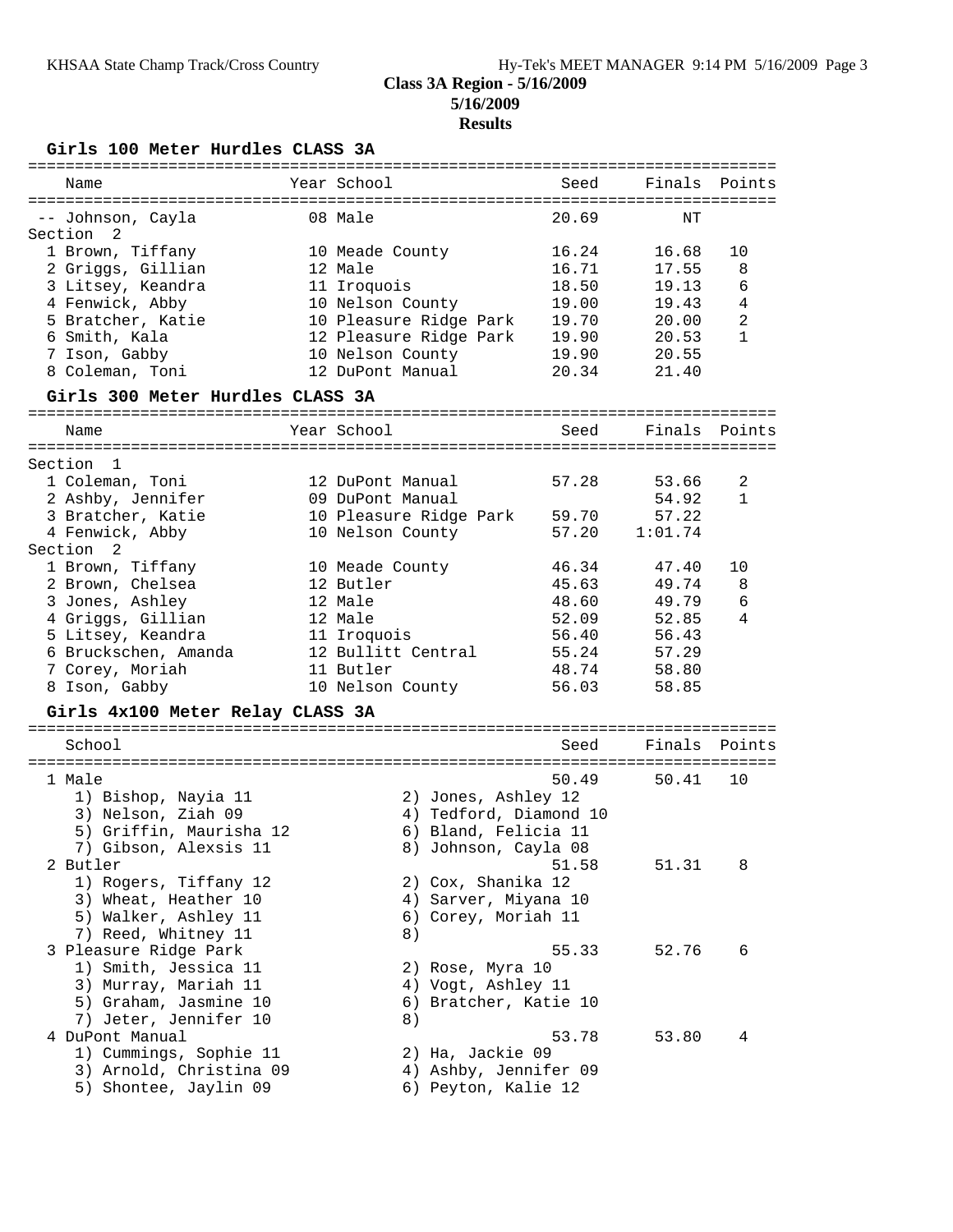## **Results**

## **....Girls 4x100 Meter Relay CLASS 3A**

| 7) Walker, Micah 09    | 8) Kirkland, Carrie 09   |       |                |
|------------------------|--------------------------|-------|----------------|
| 5 Iroquois             | 57.30                    | 55.92 | $\overline{2}$ |
| 1) Fomby, Champayne 10 | 2) Litsey, Quenesha 09   |       |                |
| 3) Girton, Cheryl 11   | 4) Litsey, Keandra 11    |       |                |
| 5) Lawrence, Nona 10   | 6)                       |       |                |
| 6 Bullitt Central      | 57.34                    | 57.12 | $\mathbf{1}$   |
| 1) Staples, Chelsea 09 | 2) Bruckschen, Amanda 12 |       |                |
| 3) Tinnell, Destiny 10 | 4) Welch, Devin 09       |       |                |
| 5) Farber, Rachel 10   | 6) Miles, Shelby 10      |       |                |
| 7) Dotson, Caisey 09   | 8)                       |       |                |
| 7 Nelson County        | 56.26                    | 58.09 |                |
| 1) Gibson, Kim 10      | 2) Crepps, Meghan 12     |       |                |
| 3) Ison, Gabby 10      | 4) Drake, Samantha 11    |       |                |
| 5) Spalding, Brooke 11 | 6)                       |       |                |
| 8 Meade County         | 59.04                    | 59.13 |                |
| 1) Morgan, Jessie 11   | 2) Woodward, Johnna 11   |       |                |
| 3) Luney, Leanna 09    | 4) Monchilovich, Tara 11 |       |                |
| 5) Medley, Megan 08    | 6) Fochtman, Chelsea 11  |       |                |
|                        |                          |       |                |

## **Girls 4x200 Meter Relay CLASS 3A**

================================================================================ School Seed Finals Points ================================================================================ Section 1 1 Male 1:47.10 1:46.01 10 1) Jones, Ashley 12 2) Bishop, Nayia 11 3) Griffin, Maurisha 12 4) Tedford, Diamond 10 5) Fant, Starsha 12 6) Nelson, Ziah 09 7) Gibson, Alexsis 11 and 8) Johnson, Cayla 08 2 Pleasure Ridge Park 1:47.95 1:46.04 8 1) Jeter, Jennifer 10 2) Murray, Mariah 11 3) Smith, Jessica 11 4) Graham, Jasmine 10 5) Rose, Myra 10 6) Vogt, Ashley 11 7) Bratcher, Katie 10 8) 3 Butler 1:44.25 1:46.28 6 1) Rogers, Tiffany 12 2) Cox, Shanika 12 3) Wheat, Heather 10 4) Corey, Moriah 11 5) Walker, Ashley 11 6) Reed, Whitney 11 7) Sarver, Miyana 10 (8) 4 Iroquois 2:01.00 2:00.31 4 1) Fomby, Champayne 10 2) Litsey, Keandra 11 3) Litsey, Quenesha 09  $\hskip1cm$  4) Girton, Cheryl 11 5) Lawrence, Nona 10 (6) 5 Nelson County 2:01.60 2:03.67 2 1) Gibson, Kim 10 2) Lawrence, Lauren 12 3) Crepps, Meghan 12 (4) Hardin, Emilee 11 5) Spalding, Brooke 11 (6) 6 Bullitt Central 2:01.09 2:07.29 1 1) Staples, Chelsea 09 2) Bruckschen, Amanda 12 3) Farber, Rachel 10 4) Welch, Devin 09 5) Miles, Shelby 10 6) Dotson, Caisey 09 7) Tinnell, Destiny 10 8) -- DuPont Manual 1:53.84 DQ 1) Cummings, Sophie 11 2) Ha, Jackie 09 3) Arnold, Christina 09 4) Ashby, Jennifer 09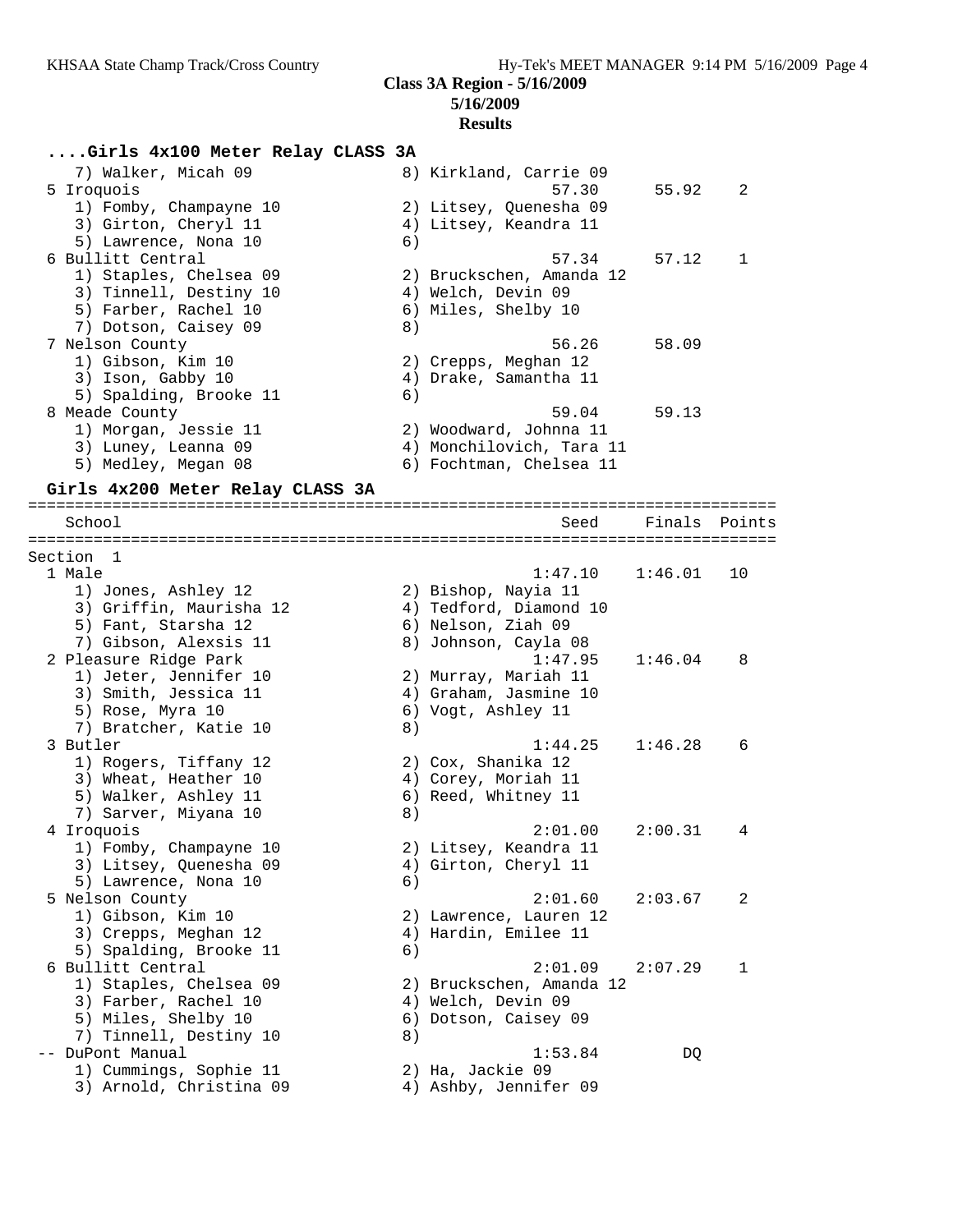**5/16/2009**

#### **Results**

## **....Girls 4x200 Meter Relay CLASS 3A**

5) Shontee, Jaylin 09 6) Peyton, Kalie 12 7) Zimmer, Morgan 10 8) Loy, Morgan 09

| Girls 4x400 Meter Relay CLASS 3A                                                                                       |    |                                                                                                            |          |        |
|------------------------------------------------------------------------------------------------------------------------|----|------------------------------------------------------------------------------------------------------------|----------|--------|
| School                                                                                                                 |    | Seed                                                                                                       | Finals   | Points |
| 1 Male<br>1) Tedford, Diamond 10<br>3) Bishop, Nayia 11<br>5) Wilson, Raeven 09<br>7) Nelson, Ziah 09                  |    | 4:05.58<br>2) Fant, Starsha 12<br>4) Griffin, Maurisha 12<br>6) Griggs, Gillian 12<br>8) Johnson, Cayla 08 | 4:02.53  | 10     |
| 2 Pleasure Ridge Park<br>1) Jeter, Jennifer 10<br>3) Rose, Myra 10<br>5) Smith, Jessica 11<br>7) LaMasters, Raechel 09 |    | 4:11.80<br>2) Murray, Mariah 11<br>4) Graham, Jasmine 10<br>6) Vogt, Ashley 11<br>8) Jones, Chereese 10    | 4:08.20  | 8      |
| 3 DuPont Manual<br>1) Peyton, Kalie 12<br>3) Ashby, Jennifer 09<br>5) Hill, Kayla 10<br>7) Coleman, Toni 12            |    | 4:26.65<br>2) Athanasakes, Jasmine 09<br>4) Barker, Sarah 09<br>6) Shontee, Jaylin 09<br>8) Ha, Jackie 09  | 4:15.54  | 6      |
| 4 Meade County<br>1) Brown, Tiffany 10<br>3) Jenkins, Shelby 11<br>5) Fochtman, Chelsea 11                             |    | 4:12.90<br>2) Evans, Carly 11<br>4) Kelch, Natasha 11<br>6) Medley, Megan 08                               | 4:20.43  | 4      |
| 5 Nelson County<br>1) Mattingly, Miranda 10<br>3) Ison, Gabby 10<br>5) Fenwick, Abby 10                                |    | 4:35.50<br>2) Boone, Nicole 10<br>4) Wigginton, Annie 12<br>6) Ballard, April 11                           | 4:40.47  | 2      |
| 6 Butler<br>1) Bissig, Sara 12<br>3) Walker, Ashley 11<br>5) Bissig, Emilee 09<br>7) Tolle, Sarah 11                   | 8) | 4:45.90<br>2) Ware, Taeler 09<br>4) Sarver, Miyana 10<br>6) Pulliam, Jasmine 11                            | 5:04.69  | 1      |
| Girls 4x800 Meter Relay CLASS 3A                                                                                       |    |                                                                                                            |          |        |
| School                                                                                                                 |    | Seed                                                                                                       | Finals   | Points |
| 1 Male<br>1) Fant, Starsha 12<br>3) Wilson, Raeven 09<br>5) Walker, Kenicia 10<br>7) Beumer, Kimberly 10               | 8) | 9:49.19<br>2) Janes, Natasha 12<br>4) Antone, Chandler 10<br>6) Johnson, Cayla 08                          | 9:49.9h  | 10     |
| 2 DuPont Manual                                                                                                        |    | 9:52.50                                                                                                    | 10:20.0h | 8      |

 1) Hill, Kayla 10 2) Athanasakes, Jasmine 09 3) Atwell, Kara 09 4) Palmer, Cristin 10 5) Anderson, Elizabeth 11  $\qquad \qquad$  6) Martin, Cassie 12 7) Medley, Elise 12 8) Barker, Sarah 09

 1) Jenkins, Shelby 11 2) Kelch, Natasha 11 3) Fochtman, Chelsea 11  $\qquad \qquad$  4) Smith, Cynthia 11

5) Medley, Hayley 09 6)

3 Meade County 10:25.10 10:35.9h 6

4 Nelson County 10:41.50 10:44.4h 4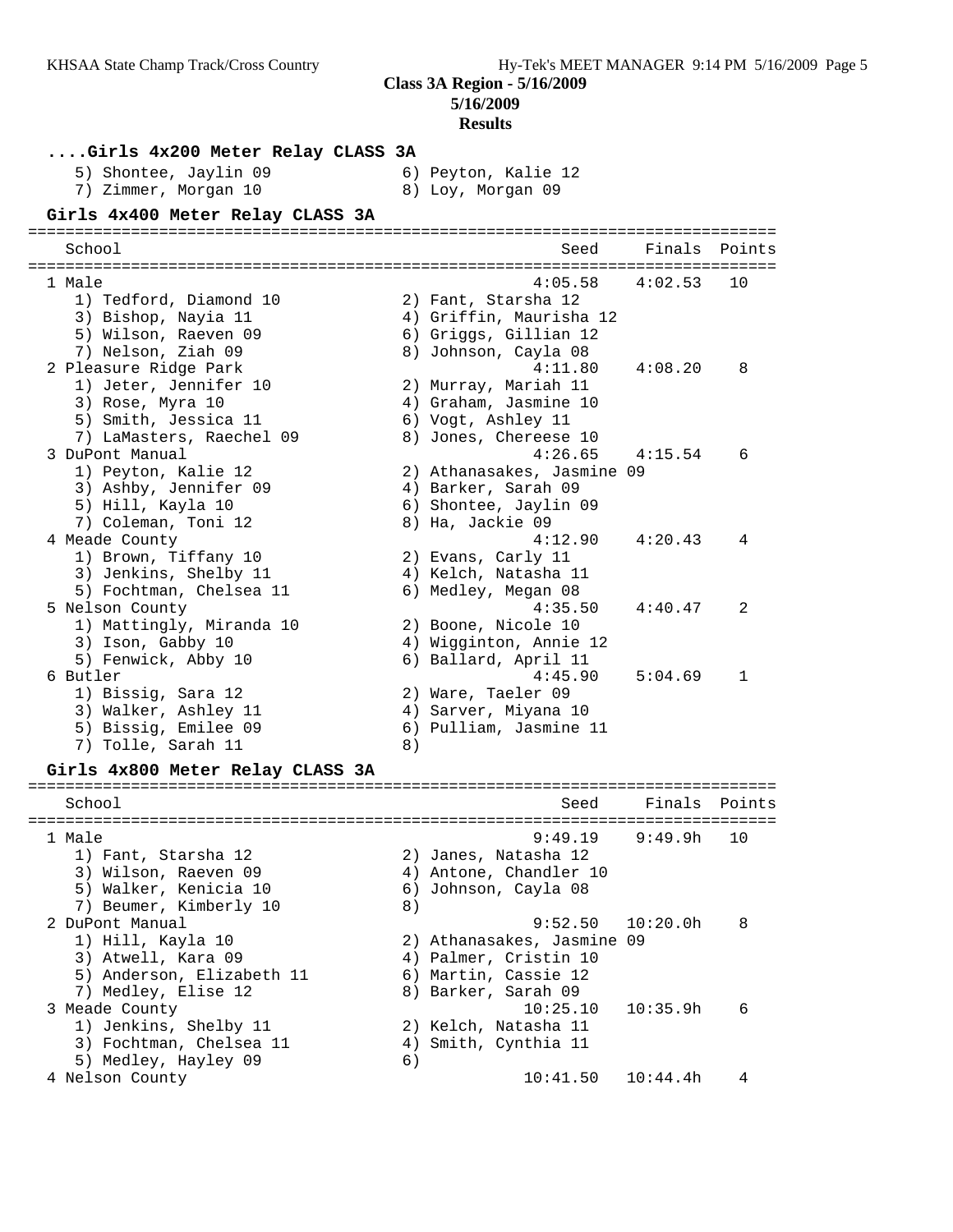### **Results**

## **....Girls 4x800 Meter Relay CLASS 3A**

| 1) Boone, Nicole 10     | 2) Mattingly, Miranda 10                |
|-------------------------|-----------------------------------------|
| 3) Godenzi, Daniella 08 | 4) Wigginton, Annie 12                  |
| 5) Fenwick, Abby 10     | 6) Land, Rachel 11                      |
| 7) Ballard, April 11    | 8)                                      |
| 5 Butler                | $11:15.53$ $11:45.0h$<br>$\overline{2}$ |
| 1) Bissig, Sara 12      | 2) Matherly, Kaylen 11                  |
| 3) Wheat, Heather 10    | 4) Ware, Taeler 09                      |
| 5) Sheakley, Lindsey 09 | 6) Bissig, Emilee 09                    |
| 7) Pulliam, Jasmine 11  | 8) Tolle, Sarah 11                      |
| 6 Pleasure Ridge Park   | $12:17.80$ $12:32.2h$                   |
| 1) Clayton, Jessica 11  | 2) Fife, Morgan 10                      |
| 3) Jones, Chereese 10   | 4) LaMasters, Raechel 09                |
| 5) Bland, Amanda 11     | 6) Rose, Myra 10                        |

#### **Boys 100 Meter Dash CLASS 3A**

================================================================================ Name The Year School Seed Finals Points ================================================================================ Section 2 1 Hughes, Alex 11 St. Xavier 11.56 4 2 Snardon, Raison 11 Doss 11.90 11.58 2 3 Cox, Rodney 10 DuPont Manual 12.43 11.88 4 Whitney, Joseph 09 Bullitt Central 12.44 12.02 5 Farris, Trey 10 DuPont Manual 12.75 12.24 6 Manzano, Kevin 10 Butler 12.05 12.49 7 McMahan, Brandon 09 Meade County 13.63 8 Spurlock, DJ 10 Meade County 14.34 13.70 Section 3 1 Smith, Velvin 11 Male 11.16 11.18 10 2 Giddens, John 10 Male 11.20 11.37 8 3 Wilkerson, Brad 12 St. Xavier 11.53 11.50 6 4 Bethel, Donald 10 Doss 11.50 11.74 1 5 Gaines, William 11 Iroquois 11.54 11.74 6 Morton, Miles 12 Pleasure Ridge Park 11.34 11.96 7 Cooley, Travis 12 Pleasure Ridge Park 11.64 11.98 8 Stanford, Jamar 11 Iroquois 11.74 12.02

#### **Boys 200 Meter Dash CLASS 3A**

| Name                   | Year School            | Seed  | Finals Points |                |
|------------------------|------------------------|-------|---------------|----------------|
| ---------------------- |                        |       |               |                |
| Section 2              |                        |       |               |                |
| 1 Graham, Robbie       | 11 Male                |       | 22.53         | 8              |
| 2 Graves, Marquist     | 11 Doss                | 24.50 | 24.10         |                |
| 3 Cox, Rodney          | 10 DuPont Manual       |       | 24.15         |                |
| 4 Price, Deon          | 10 Pleasure Ridge Park | 25.24 | 24.98         |                |
| 5 Manzano, Kevin       | 10 Butler              | 24.80 | 25.25         |                |
| 6 Nowland, Kevin       | 12 Meade County        | 24.74 | 25.39         |                |
| 7 Nash, Jordan         | 12 Nelson County       | 25.94 | 26.07         |                |
| 8 Addesa, Michael      | 12 Meade County        | 25.13 | 26.43         |                |
| Section<br>- 3         |                        |       |               |                |
| 1 Omenyinma, Chisom    | 11 Male                | 22.37 | 22.13         | 10             |
| 2 Bell, Christian      | 11 St. Xavier          | 23.23 | 23.01         | 6              |
| 3 Morton, Miles        | 12 Pleasure Ridge Park | 23.44 | 23.51         | 4              |
| 4 Stanford, Jamar      | 11 Iroquois            | 23.06 | 23.54         | $\overline{2}$ |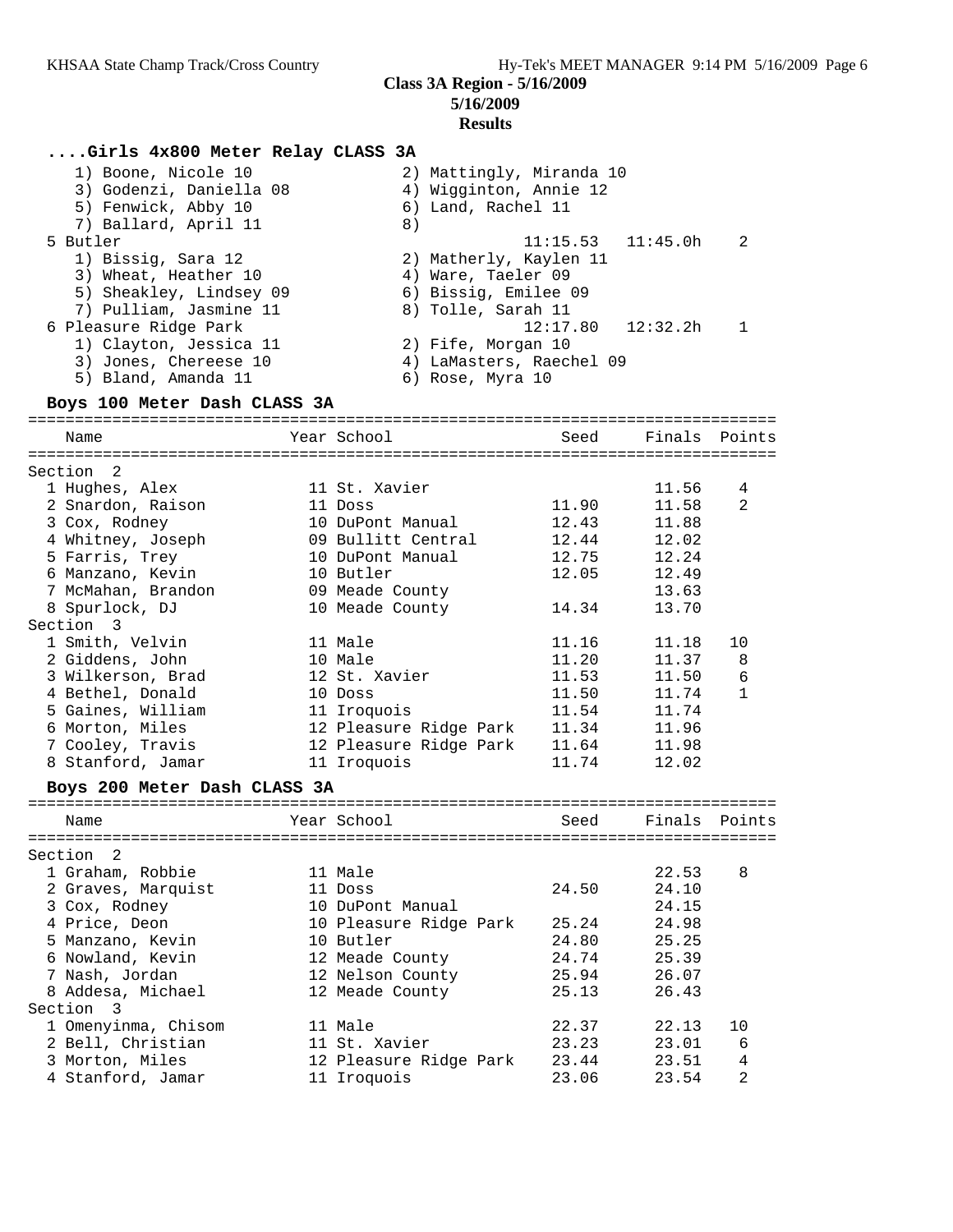## **5/16/2009 Results**

| Boys 200 Meter Dash CLASS 3A               |                                 |                    |                    |                |
|--------------------------------------------|---------------------------------|--------------------|--------------------|----------------|
| 5 Farris, Andy                             | 12 DuPont Manual                | 24.14              | 23.88              | 1              |
| 6 Diehlmann, Aerik                         | 09 St. Xavier                   | 23.20              | 23.98              |                |
| 7 Gaines, William                          | 11 Iroquois                     | 23.04              | 24.49              |                |
| 8 Jury, Joe                                | 11 Nelson County                | 24.19              | 24.78              |                |
| Boys 400 Meter Dash CLASS 3A               |                                 |                    |                    |                |
| Name                                       | Year School                     | Seed               | Finals             | Points         |
|                                            |                                 |                    |                    |                |
| Section 2                                  |                                 |                    |                    |                |
| 1 Kendrick, Tyrone                         | 12 Butler                       | 54.80              | 53.83              |                |
| 2 Jury, Joe                                | 11 Nelson County                | 55.25              | 54.23              |                |
| 3 Bell, Damon                              | 12 Iroquois                     | 57.70              | 54.73              |                |
| 4 Thurman, Todd                            | 09 Butler                       | 1:00.60            | 58.74              |                |
| 5 Thacker, Zach                            | 11 Meade County                 | 1:00.04            | 59.93              |                |
| 6 Boone, Nick                              | 10 Nelson County                | 59.30              | 59.94              |                |
| 7 Fackler, Kyle                            | 11 Meade County                 | 59.84              | 1:00.20            |                |
| 8 Clements, Dakota                         | 10 Iroquois                     |                    | 1:01.13            |                |
| Section 3                                  |                                 |                    |                    |                |
| 1 Spencer, Geoffrey                        | 12 St. Xavier                   | 50.20              | 49.76              | 10             |
| 2 Britt, Dexter                            | 11 Male                         | 51.50              | 50.86              | 8              |
| 3 Dieudonne, Danny                         | 12 St. Xavier                   | 51.18              | 51.03              | 6              |
| 4 Farris, Andy                             | 12 DuPont Manual                | 52.15              | 52.18              | 4              |
| 5 Ellis, Sam                               | 12 Pleasure Ridge Park          | 53.66              | 52.46              | $\overline{a}$ |
| 6 Graves, Marquist                         | 11 Doss                         | 54.00              | 52.56              | $\mathbf{1}$   |
| 7 Reese, Nehemiah                          | 11 Male                         | 53.17              | 52.76              |                |
| -- Doolittle, Tyler                        | 12 DuPont Manual                | 53.74              | DNF                |                |
| Boys 800 Meter Run CLASS 3A                |                                 |                    |                    |                |
| Name                                       | Year School                     | Seed               | Finals             | Points         |
|                                            |                                 |                    |                    |                |
| Section 1                                  | 11 St. Xavier                   |                    | 1:57.97            | 10             |
| 1 Hillenbrand, Matt<br>2 Caldwell, Michael | 11 Butler                       | 1:56.77<br>1:57.04 | 1:59.18            | 8              |
|                                            | 11 Butler                       | 2:01.50            | 2:01.73            |                |
| 3 Berry, Darius<br>4 Johns, Reece          | 10 DuPont Manual                | 2:02.86            | 2:01.81            | 6<br>4         |
| 5 Morris, Matt                             | 12 St. Xavier                   | 2:02.59            | 2:02.50            | $\overline{c}$ |
|                                            | 12 DuPont Manual                | 2:00.72            |                    | $\mathbf{1}$   |
| 6 Jeter, Eric                              |                                 |                    | 2:02.53            |                |
|                                            |                                 |                    |                    |                |
| 7 Jones, Colin                             | 10 Male                         | 2:07.42            | 2:05.39            |                |
| 8 Bowen, Zach                              | 10 Meade County                 | 2:07.70            | 2:05.57            |                |
| 9 Medley, Chad                             | 11 Meade County                 | 2:06.24            | 2:06.54            |                |
| 10 Harris, Ryan                            | 11 Male                         | 2:08.02            | 2:07.62            |                |
| 11 Norris, Benjamin                        | 12 Doss                         | 2:13.00            | 2:11.41            |                |
| 12 Prince, Joshua                          | 11 Doss                         | 2:25.00            | 2:16.30            |                |
| 13 Wheatley, Addison                       | 10 Nelson County                | 2:19.30            | 2:19.16            |                |
| 14 Clark, Russell                          | 11 Iroquois                     | 2:25.00            | 2:19.74            |                |
| 15 Davis, Dustin                           | 10 Pleasure Ridge Park          | 2:25.00            | 2:21.91            |                |
| 16 Cundiff, Brad<br>17 Gentry, Greagory    | 10 Nelson County<br>09 Iroquois | 2:22.34<br>2:35.00 | 2:29.78<br>2:48.53 |                |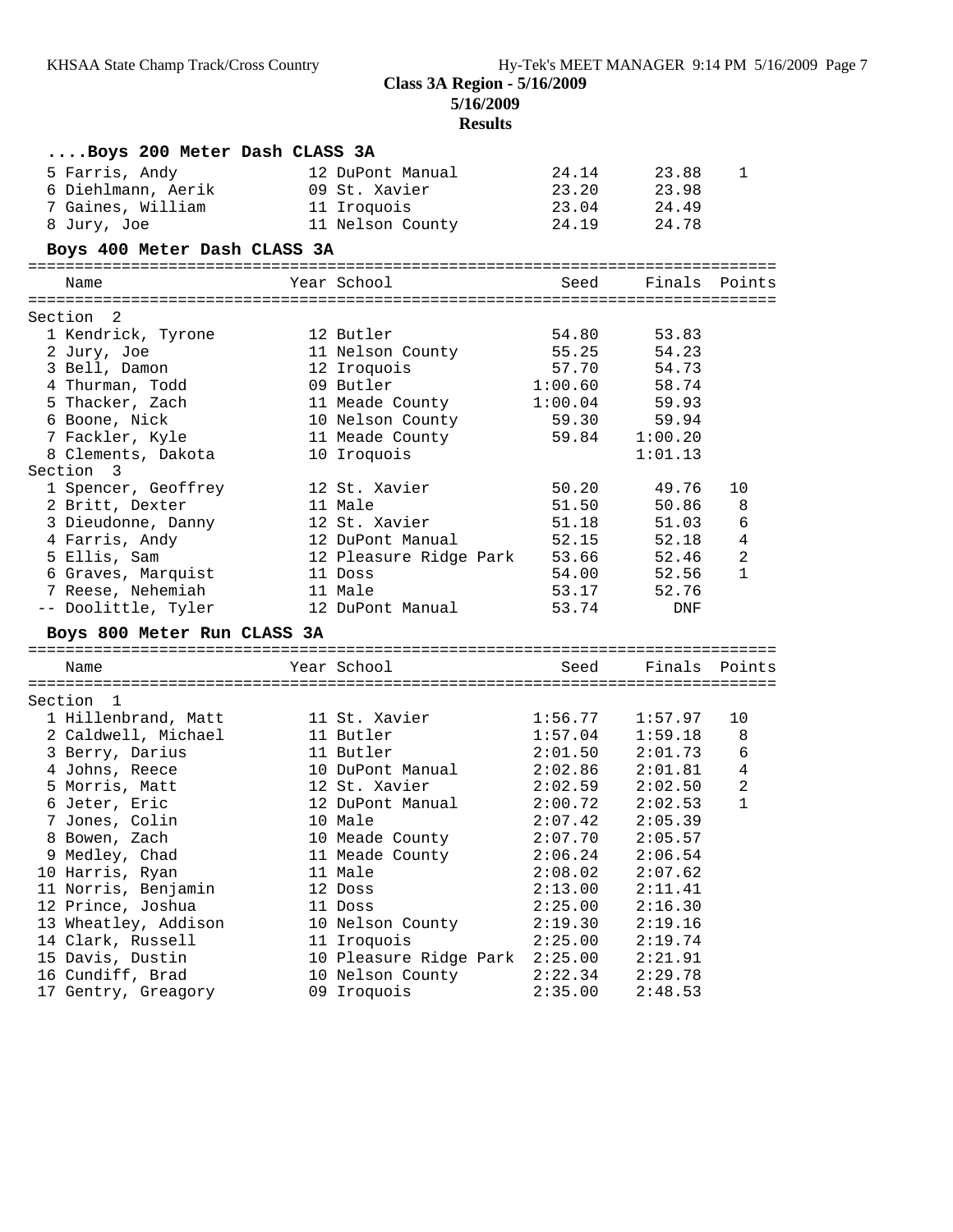## **Class 3A Region - 5/16/2009 5/16/2009 Results**

## **Boys 1600 Meter Run CLASS 3A**

| Name                            | Year School                     | Seed     | Finals Points       |                |
|---------------------------------|---------------------------------|----------|---------------------|----------------|
| 1 Hillenbrand, Matt             | 11 St. Xavier                   | 4:26.32  | 4:29.82             | 10             |
| 2 Mize, Steve                   | 12 Male                         |          | $4:38.51$ $4:31.51$ | 8              |
| 3 Berry, Darius                 | 11 Butler                       | 4:32.10  | 4:33.52             | 6              |
| 4 Mann, Thomas                  | 11 St. Xavier                   |          | 4:33.90             | $\bf 4$        |
| 5 Short, Will                   | 09 DuPont Manual                | 4:41.65  | 4:37.73             | $\sqrt{2}$     |
| 6 Finley, Perry                 | 12 DuPont Manual                | 4:42.30  | 4:38.35             | $\mathbf{1}$   |
| 7 Sivado, Jon                   | 11 Butler                       | 4:45.80  | 4:43.46             |                |
| 8 Judd, Chris                   | 10 Male                         | 4:52.31  | 4:56.49             |                |
| 9 Blair, Tyler                  | 10 Meade County                 | 4:45.50  | 4:56.91             |                |
| 10 Wheatley, Addison            | 10 Nelson County                | 5:07.10  | 5:00.47             |                |
| 11 Cundiff, Brad                | 10 Nelson County                | 5:11.90  | 5:17.16             |                |
| 12 weidner, Derek               | 10 Pleasure Ridge Park 5:20.16  |          | 5:22.12             |                |
| 13 Davis, Dustin                | 10 Pleasure Ridge Park 5:35.15  |          | 5:23.92             |                |
| 14 Beck, Travis                 | 11 Meade County 5:09.95         |          | 5:25.04             |                |
| 15 Simon, Eric                  | 09 Bullitt Central 5:47.30      |          | 6:00.47             |                |
| Boys 3200 Meter Run CLASS 3A    |                                 |          |                     |                |
| Name                            | Year School                     | Seed     | Finals              | Points         |
| 1 Hamm, David                   | 12 DuPont Manual                | 9:41.87  | 9:39.23             | 10             |
| 2 Clark, Kyle                   | 12 Butler                       | 9:57.20  | 9:53.51             | 8              |
| 3 McCaslin, Ian                 | 11 St. Xavier                   |          | 9:56.26             | 6              |
| 4 Breeds, Sean                  | 11 Meade County 10:03.40        |          | 10:05.96            | $\,4$          |
| 5 Hillenbrand, Matt             | 11 St. Xavier                   | 9:32.27  | 10:15.81            | $\overline{2}$ |
| 6 Bruce, David                  | 09 Butler                       | 10:08.70 | 10:45.54            | $\mathbf{1}$   |
| 7 Fackler, Matthew              | 10 Meade County                 | 11:04.50 | 10:58.15            |                |
| 8 Wheatley, Addison             | 10 Nelson County                | 11:15.14 | 11:04.69            |                |
| 9 Croom, Brendan                | 11 DuPont Manual                | 10:59.86 | 11:12.75            |                |
| 10 Holz, Jacob                  | 10 Male                         | 11:21.20 | 11:16.53            |                |
| 11 Cundiff, Brad                | 10 Nelson County                | 11:16.14 | 11:39.37            |                |
| 12 Lane, Nathan                 | 10 Male                         | 11:32.84 | 11:42.79            |                |
| 13 weidner, Derek               | 10 Pleasure Ridge Park 11:55.85 |          | 12:36.62            |                |
| 14 Lewis, Stephen               | 09 Doss                         | 11:57.00 | 13:36.79            |                |
| Boys 110 Meter Hurdles CLASS 3A |                                 |          |                     |                |
| Name                            | Year School                     | Seed     | Finals              | Points         |
|                                 |                                 |          |                     |                |
| 1 Johnson, Joe                  | 09 DuPont Manual                |          | 20.50               |                |
| Section<br>-2                   |                                 |          |                     |                |
| 1 Kolb, Ben                     | 11 St. Xavier                   | 15.43    | 15.55               | 10             |
| 2 Brown, Stewart                | 11 Male                         | 15.86    | 15.99               | 8              |
| 3 Churchill, Troy               | 12 Pleasure Ridge Park          | 15.74    | 16.11               | 6              |
| 4 Johnson, Joshua               | 12 Iroquois                     | 16.80    | 17.60               | $\,4$          |
| 5 Pusey, David                  | 11 St. Xavier                   | 17.20    | 18.80               | 2              |
| 6 Cecil, Jake                   | 10 Nelson County                | 18.90    | 19.35               | $\mathbf{1}$   |
| 7 Scout, Mark                   | 11 Nelson County                | 19.74    | 20.01               |                |
| 8 Nwachukwu, Tim                | 09 DuPont Manual                | 22.99    | 20.83               |                |
|                                 |                                 |          |                     |                |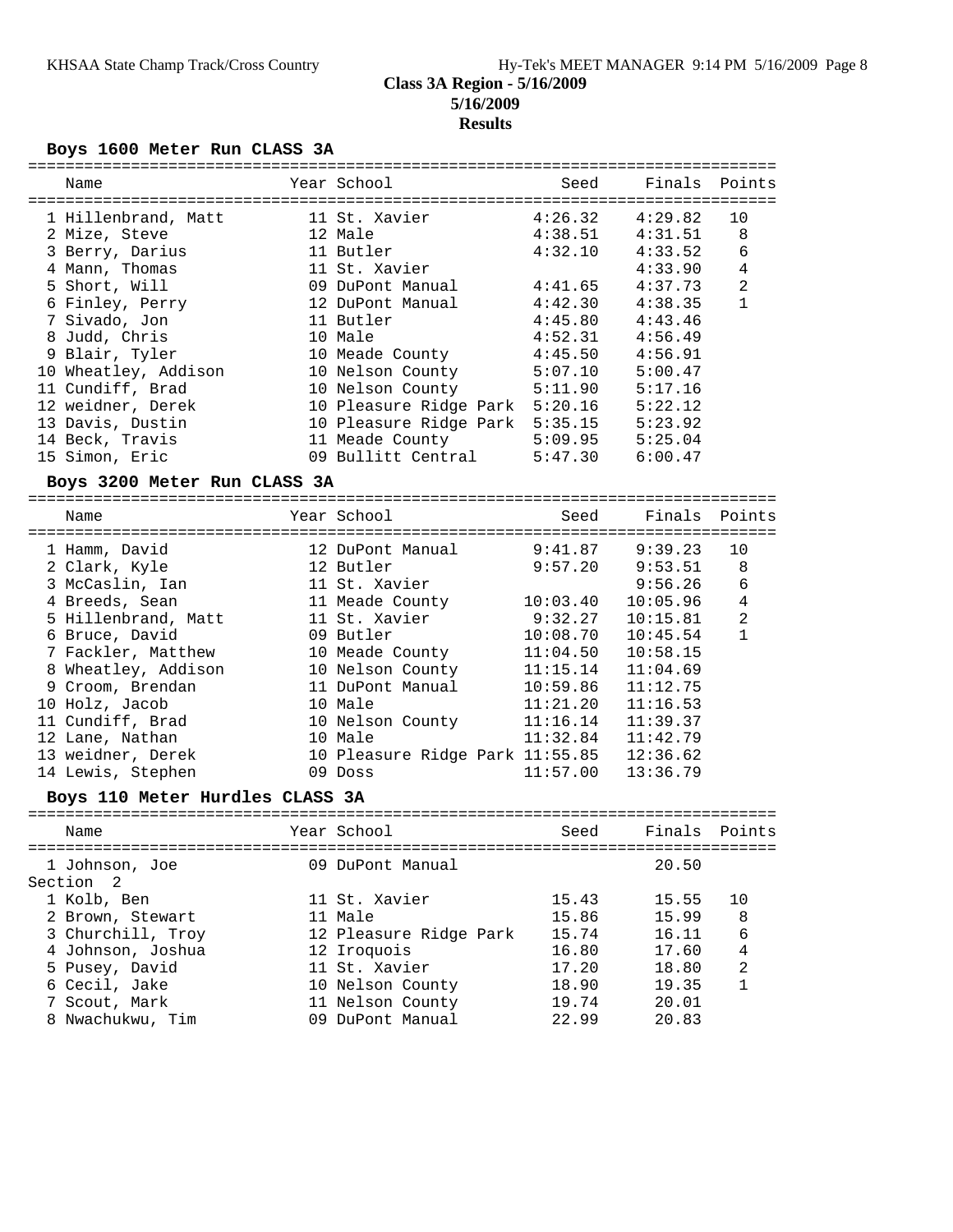## **Class 3A Region - 5/16/2009 5/16/2009 Results**

**Boys 300 Meter Hurdles CLASS 3A**

| Name                                        | Year School            | Seed                       | Finals | Points         |
|---------------------------------------------|------------------------|----------------------------|--------|----------------|
|                                             |                        |                            |        |                |
| Section<br>1                                |                        |                            |        |                |
| 1 Johnson, Joe                              | 09 DuPont Manual       | 48.13                      | 46.96  |                |
| 2 Cecil, Jake                               | 10 Nelson County       | 49.58                      | 49.26  |                |
| 3 Scout, Mark                               | 11 Nelson County       | 48.00                      | 49.27  |                |
| 4 weidner, Derek                            | 10 Pleasure Ridge Park | 52.76                      | 51.54  |                |
| Section <sub>2</sub>                        |                        |                            |        |                |
| 1 Kolb, Ben                                 | 11 St. Xavier          | 40.96                      | 40.02  | 10             |
| 2 Brown, Stewart                            | 11 Male                | 40.95                      | 40.89  | 8              |
| 3 Stanford, Jamar                           | 11 Iroquois            | 42.48                      | 41.76  | 6              |
| 4 McDermott, Peter                          | 10 St. Xavier          | 42.67                      | 41.91  | $\overline{4}$ |
| 5 Story, Kieran                             | 11 Male                | 40.88                      | 42.99  | $\mathbf{2}$   |
| 6 Churchill, Troy                           | 12 Pleasure Ridge Park | 43.14                      | 44.66  | 1              |
| 7 Bormann, Andrew<br>8 Johnson, Joshua      | 11 Butler              | 46.25                      | 46.02  |                |
|                                             | 12 Iroquois            | 47.50                      | 47.17  |                |
| Boys 4x100 Meter Relay CLASS 3A             |                        |                            |        |                |
| School                                      |                        | Seed                       | Finals | Points         |
|                                             |                        |                            |        |                |
| Section 1                                   |                        |                            |        |                |
| 1 Meade County                              |                        | 51.74                      | 50.37  |                |
| 1) McMahan, Brandon 09                      |                        | 2) Evans, Berran 09        |        |                |
| 3) Spurlock, DJ 10                          |                        | 4) Clinkscales, Michael 10 |        |                |
| 5) Addesa, Michael 12                       |                        | 6) Nowland, Kevin 12       |        |                |
| 7) Fackler, Kyle 11<br>Section <sub>2</sub> | 8)                     |                            |        |                |
| 1 Male                                      |                        | 42.86                      | 42.09  | 10             |
| 1) Brown, Stewart 11                        |                        | 2) Giddens, John 10        |        |                |
| 3) Graham, Robbie 11                        |                        | 4) Nelson, Mitchell 10     |        |                |
| 5) Omenyinma, Chisom 11                     |                        | 6) Smith, Velvin 11        |        |                |
| 7) Whitlock, Donnell 11                     |                        | 8) Story, Kieran 11        |        |                |
| 2 St. Xavier                                |                        | 44.03                      | 43.89  | 8              |
| 1) Wilkerson, Brad 12                       |                        | 2) Ramsey, Ryan 11         |        |                |
| 3) McDermott, Peter 10                      |                        | 4) Bell, Christian 11      |        |                |
| 5) Bond, Logan 11                           |                        | 6) Kolb, Ben 11            |        |                |
| 7) Spence, J P 11                           |                        | 8) Mann, Thomas 11         |        |                |
| 3 Iroquois                                  |                        | 46.44                      | 45.03  | 6              |
| 1) Bell, Damon 12                           |                        | 2) Gaines, William 11      |        |                |
| 3) Johnson, Joshua 12                       |                        | 4) Stanford, Jamar 11      |        |                |
| 5) Clark, Russell 11                        |                        | 6) Spain, Iaram 09         |        |                |
| 7) Clements, Dakota 10                      |                        | 8) Woods, Casey 11         |        |                |
| 4 Doss                                      |                        | 46.00                      | 45.23  | 4              |
| 1) Johnson, Demetrius 11                    |                        | 2) Snardon, Raison 11      |        |                |
| 3) Hudson, Vachel 12                        |                        | 4) Bethel, Donald 10       |        |                |
| 5) Grays, Vincent 11                        |                        | 6) Graves, Marquist 11     |        |                |
| 7) Pierce, Jade 09                          |                        | 8) Unseld, Demitrius 12    |        |                |
| 5 Nelson County                             |                        | 47.78                      | 46.60  | 2              |
| 1) Railey, Antonio 11                       |                        | 2) Nash, Jordan 12         |        |                |
| 3) Jury, Joe 11                             |                        | 4) Collins, Demarcus 11    |        |                |
| 5) Cecil, Jake 10                           |                        | 6) Scout, Mark 11          |        |                |
| 6 Butler                                    |                        | 47.25                      | 47.88  | 1              |
| 1) Manzano, Kevin 10                        |                        | 2) Wade, Jackson 12        |        |                |
| 3) Polson, Josh 11                          |                        | 4) Kendrick, Tyrone 12     |        |                |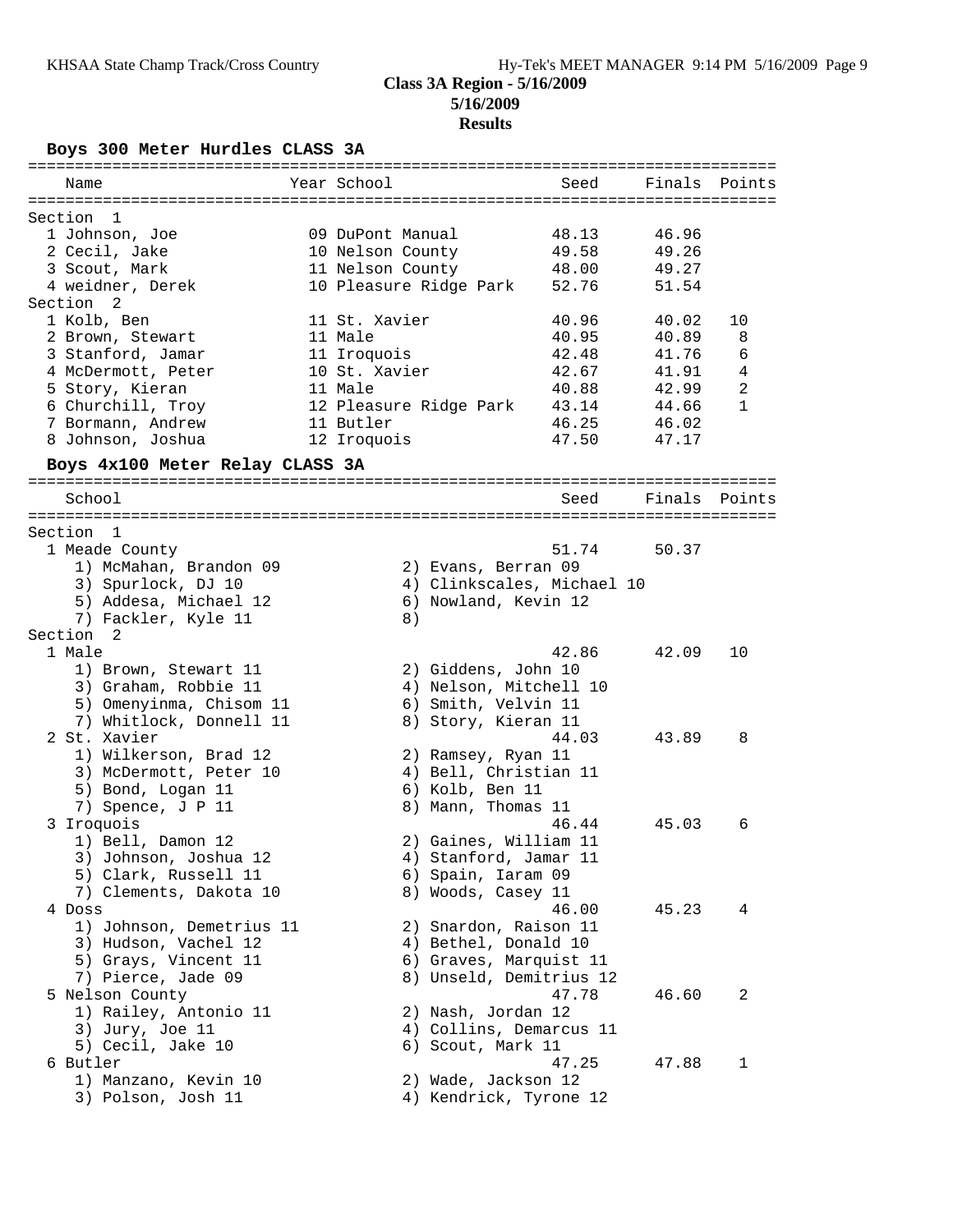# **Results**

| Boys 4x100 Meter Relay CLASS 3A             |    |                                           |               |    |
|---------------------------------------------|----|-------------------------------------------|---------------|----|
| 5) Bormann, Andrew 11                       |    | 6) Thurman, Todd 09                       |               |    |
| 7) Davis, DJ 12                             | 8) |                                           |               |    |
| 7 DuPont Manual                             |    | 46.93                                     | 48.14         |    |
| 1) Farris, Trey 10                          |    | 2) Stine, Chris 09                        |               |    |
| 3) Woodmore, Derek 11                       |    | 4) King, Connor                           |               |    |
| 5) Cox, Rodney 10                           |    | 6) Nwachukwu, Tim 09                      |               |    |
| 7) Johnson, Joe 09                          | 8) |                                           |               |    |
| 8 Pleasure Ridge Park                       |    | 46.67                                     | 48.99         |    |
| 1) Cooley, Travis 12                        |    | 2) Morton, Miles 12                       |               |    |
| 3) McFarland, Tyler 10                      |    | 4) Price, Deon 10                         |               |    |
| 5) McCormick, Robert 10                     |    | 6) Miles, Davon 10                        |               |    |
| 7) Nance, Cameron 10                        |    | 8) Wong, James 11                         |               |    |
| Boys 4x200 Meter Relay CLASS 3A             |    |                                           |               |    |
| School                                      |    | Seed                                      | Finals Points |    |
|                                             |    |                                           |               |    |
| Section 1                                   |    |                                           |               |    |
| 1 St. Xavier                                |    | 1:30.64                                   | 1:31.53       | 10 |
| 1) Bell, Christian 11<br>3) Hughes, Alex 11 |    | 2) Diehlmann, Aerik 09<br>4) Kolb, Ben 11 |               |    |
| 5) Jones, Austin 11                         |    | 6) Spencer, Geoffrey 12                   |               |    |
| 7) Spence, J P 11                           |    | 8) McCaslin, Ian 11                       |               |    |
| 2 Pleasure Ridge Park                       |    | 1:36.90                                   | 1:33.60       | 8  |
| 1) McFarland, Tyler 10                      |    | $2)$ Ellis, Sam 12                        |               |    |
| 3) Morton, Miles 12                         |    | 4) Price, Deon 10                         |               |    |
| 5) Cooley, Travis 12                        |    | 6) Miles, Davon 10                        |               |    |
| 7) Wong, James 11                           |    | 8) McCormick, Robert 10                   |               |    |
| 3 Nelson County                             |    | 1:40.20                                   | 1:37.97       | 6  |
| 1) Railey, Antonio 11                       |    | 2) Nash, Jordan 12                        |               |    |
| 3) Jury, Joe 11                             |    | 4) Collins, Demarcus 11                   |               |    |
| 5) Cecil, Jake 10                           | 6) |                                           |               |    |
| 4 DuPont Manual                             |    | 1:35.90                                   | 1:38.18       | 4  |
| 1) Doolittle, Tyler 12                      |    | 2) Bell, Juan 11                          |               |    |
| 3) Woodmore, Derek 11                       |    | 4) Farris, Trey 10                        |               |    |
| 5) Stine, Chris 09<br>7) Nwachukwu, Tim 09  |    | 6) King, Connor                           |               |    |
| 5 Butler                                    | 8) | 1:38.50                                   | 1:39.06       | 2  |
| 1) Manzano, Kevin 10                        | 2) |                                           |               |    |
| 3) Polson, Josh 11                          |    | 4) Davis, DJ 12                           |               |    |
| 5) Bormann, Andrew 11                       |    | 6) Kendrick, Tyrone 12                    |               |    |
| 7) Wade, Jackson 12                         |    | 8) Thurman, Todd 09                       |               |    |
| 6 Meade County                              |    | 1:41.20                                   | 1:39.86       | 1  |
| 1) Addesa, Michael 12                       |    | 2) Nowland, Kevin 12                      |               |    |
| 3) Fackler, Kyle 11                         |    | 4) Clinkscales, Michael 10                |               |    |
| 5) McMahan, Brandon 09                      |    | 6) Spurlock, DJ 10                        |               |    |
| 7) Evans, Berran 09                         | 8) |                                           |               |    |
| -- Doss                                     |    | 1:39.00                                   | DQ            |    |
| 1) Hudson, Vachel 12                        |    | 2) Graves, Marquist 11                    |               |    |
| 3) Johnson, Demetrius 11                    |    | 4) Snardon, Raison 11                     |               |    |
| 5) Grays, Vincent 11                        |    | 6) Pierce, Jade 09                        |               |    |
| 7) Unseld, Demitrius 12                     |    | 8) Bethel, Donald 10                      |               |    |
| -- Male                                     |    | 1:29.47                                   | DQ            |    |
| 1) Giddens, John 10                         |    | 2) Graham, Robbie 11                      |               |    |
| 3) Omenyinma, Chisom 11                     |    | 4) Smith, Velvin 11                       |               |    |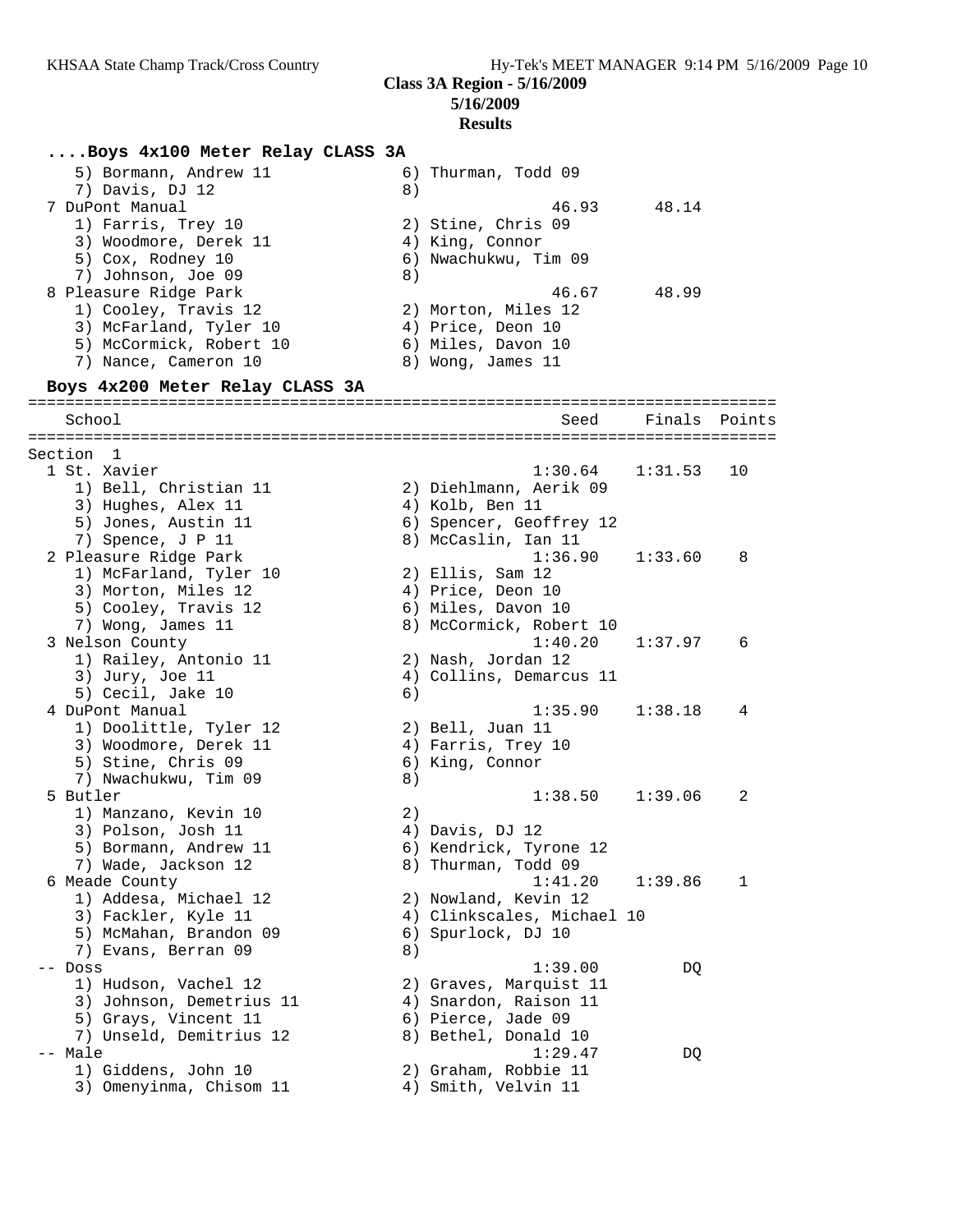# **Results**

| Boys 4x200 Meter Relay CLASS 3A          |    |                         |               |    |
|------------------------------------------|----|-------------------------|---------------|----|
| 5) Story, Kieran 11                      |    | 6) Whitlock, Donnell 11 |               |    |
| 7) Brown, Stewart 11                     |    | 8) Nelson, Mitchell 10  |               |    |
| Boys 4x400 Meter Relay CLASS 3A          |    |                         |               |    |
|                                          |    |                         |               |    |
| School                                   |    | Seed                    | Finals Points |    |
| Section 2                                |    |                         |               |    |
| 1 St. Xavier                             |    | 3:24.77                 | 3:22.02       | 10 |
| 1) Bell, Christian 11                    |    | 2) Buntin, Chris 10     |               |    |
| 3) Dieudonne, Danny 12                   |    | 4) Hillenbrand, Matt 11 |               |    |
| 5) Hogan, Mike 12                        |    | 6) Jones, Austin 11     |               |    |
| 7) McDermott, Peter 10                   |    | 8) Spencer, Geoffrey 12 |               |    |
| 2 Male                                   |    | 3:24.96                 | 3:22.75       | 8  |
| 1) Britt, Dexter 11                      |    | 2) Graham, Robbie 11    |               |    |
| 3) Omenyinma, Chisom 11                  |    | 4) Reese, Nehemiah 11   |               |    |
| 5) Story, Kieran 11                      |    | 6) Smith, Velvin 11     |               |    |
| 7) Brown, Stewart 11                     |    | 8) Giddens, John 10     |               |    |
| 3 DuPont Manual                          |    | 3:37.15                 | 3:32.46       | 6  |
| 1) Doolittle, Tyler 12                   |    | 2) Johns, Reece 10      |               |    |
| 3) Jeter, Eric 12                        |    | 4) Farris, Andy 12      |               |    |
| 5) Bell, Juan 11<br>7) Farris, Trey 10   | 8) | 6) Johnson, Joe 09      |               |    |
| 4 Butler                                 |    | 3:35.40                 | 3:33.79       | 4  |
| 1) Caldwell, Michael 11                  |    | 2) Davis, DJ 12         |               |    |
| 3) Berry, Darius 11                      |    | 4) Kendrick, Tyrone 12  |               |    |
| 5) Kinnaird, Tretez 08                   |    | 6) Thomas, Shawn 10     |               |    |
| 7) Hack, Alex 11                         |    | 8) Polson, Josh 11      |               |    |
| 5 Pleasure Ridge Park                    |    | 3:42.90                 | 3:36.66       | 2  |
| 1) Ellis, Sam 12                         |    | 2) McFarland, Tyler 10  |               |    |
| 3) Morton, Miles 12                      |    | 4) Profit, Toby 10      |               |    |
| 5) Wong, James 11                        |    | 6) Price, Deon 10       |               |    |
| 7) Miles, Davon 10                       |    | 8) Nance, Cameron 10    |               |    |
| 6 Meade County                           |    | 3:41.14                 | 3:40.05       | 1  |
| 1) Bowen, Zach 10                        |    | 2) Buttram, Gabe 11     |               |    |
| 3) Medley, Chad 11                       |    | 4) Humphrey, Joseph 11  |               |    |
| 5) Blair, Tyler 10                       |    | 6) Addesa, Michael 12   |               |    |
| 7) Nowland, Kevin 12                     |    | 8) Breeds, Sean 11      |               |    |
| 7 Iroquois                               |    |                         | 4:17.92       |    |
| 1) Bell, Damon 12                        |    | 2) Clark, Russell 11    |               |    |
| 3) Clements, Dakota 10                   |    | 4) Hatcher, Josiah 11   |               |    |
| 5) Johnson, Joshua 12                    |    | 6) Woods, Casey 11      |               |    |
| 7) Spain, Iaram 09                       | 8) |                         |               |    |
| Boys 4x800 Meter Relay CLASS 3A          |    |                         |               |    |
|                                          |    | ======================  |               |    |
| School                                   |    | Seed                    | Finals Points |    |
|                                          |    |                         |               |    |
| Section 1<br>1 Butler                    |    | 8:07.57                 | 8:09.64       | 10 |
|                                          |    | 2) Caldwell, Michael 11 |               |    |
| 1) Berry, Darius 11<br>3) Clark, Kyle 12 |    | 4) Kinnaird, Tretez 08  |               |    |
| 5) Sivado, Jon 11                        |    | 6) Davis, DJ 12         |               |    |
| 7) Foster, Brandon 10                    |    | 8) Matthews, Allen 09   |               |    |
| 2 St. Xavier                             |    | 8:08.10                 | 8:16.18       | 8  |
|                                          |    |                         |               |    |